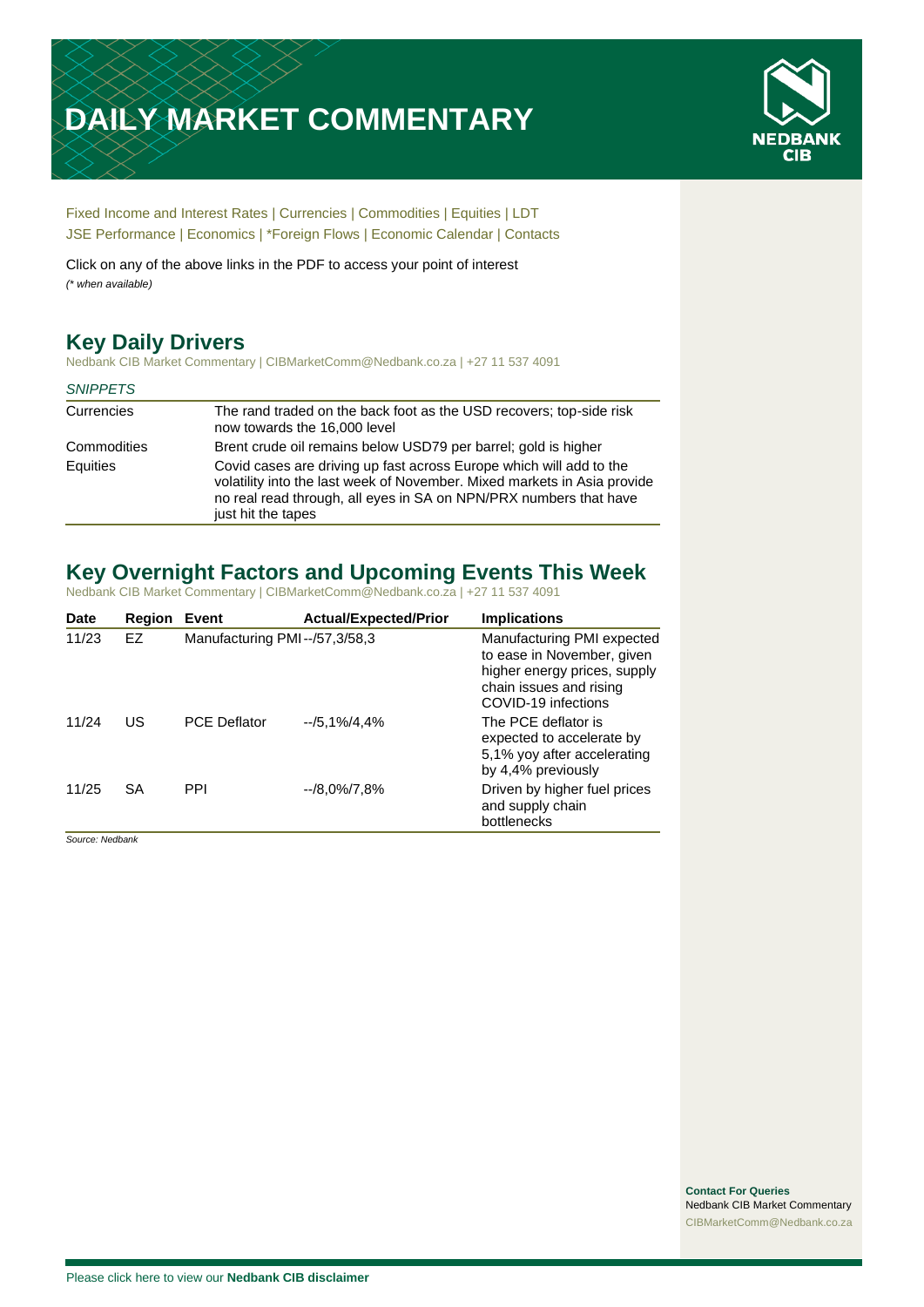# <span id="page-1-0"></span>**Fixed Income and Interest Rates**

Bond flow sales |+2711 535 4021 | Corporate Money Markets | +2711 535 4007 | Business Bank Money Markets | +2711 535 4006

|                               |                | Δ       | Δ          | Δ          | Δ        | <b>MTD</b> trend |
|-------------------------------|----------------|---------|------------|------------|----------|------------------|
| <b>Bonds</b>                  | Last price     | 1d      | <b>MTD</b> | <b>YTD</b> | 12Month  |                  |
|                               | %              | bps     | bps        | bps        | bps      |                  |
|                               |                |         |            |            |          |                  |
| R2023-1,3 yrs                 | 5,25           | $-0,05$ | $-31,05$   | 73,45      | 107,95   | ⊎                |
| R186-5,1 yrs                  | 7,97           | $-0,05$ | $-20,35$   | 130,45     | 104,25   | V                |
| R2030-8,2 yrs                 | 9,48           | $-0,05$ | $-13,75$   | 74,85      | 67,65    | V                |
| R2048-26,3 yrs                | 10,62          | $-0,00$ | $-20,60$   | $-17,90$   | $-35,70$ | V                |
| US 10 yr                      | 1,56           | 0,95    | 0,35       | 64,26      | 73,31    | φ                |
| <b>UK 10 yr</b>               | 0,88           | $-4,60$ | $-15,50$   | 68,20      | 55,60    | V                |
| German 10 yr                  | $-0,34$        | $-6,70$ | $-23,60$   | 22,70      | 22,90    | V                |
| Japan 10 yr                   | 0,07           | $-0,90$ | $-2,80$    | 5,00       | 5,90     | J                |
|                               |                | Δ       | Δ          | Δ          | Δ        | <b>MTD</b> trend |
| <b>Money Market</b>           | Last price     | 1d      | <b>MTD</b> | <b>YTD</b> | 12Month  |                  |
|                               | $\frac{9}{20}$ | bps     | bps        | bps        | bps      |                  |
| SA reporate                   | 3,75           | 25,00   | 25,00      | 25,00      | 25,00    | ٠                |
| SA prime rate                 | 7,25           | 25,00   | 25,00      | 25,00      | 25,00    | φ                |
| SA CPI (MTD = previous month) | 5,00           |         | 0,00       | 190,00     | 170,00   | ♦                |
| SA 3m JIBAR                   | 3,85           | 16,70   | 16,70      | 20,80      | 50,80    | φ                |
| SA 3m NCD                     | 3,85           | 17,50   | 17,50      | 22,50      | 50,00    | φ                |
| SA 6m NCD                     | 4,48           | 5,00    | 7,50       | 60,00      | 102,50   | φ                |
| SA 12m NCD                    | 5,36           | 16,25   | 11,25      | 128,75     | 178,75   | φ                |
| US 3m LIBOR                   | 0,16           | 0,44    | 3,18       | $-7,44$    | $-4,86$  | φ                |
|                               |                |         |            |            |          |                  |
| UK 3m LIBOR                   | 0,12           | 0,28    | $-11,30$   | 8,98       | 6,81     | V                |
| Japan 3m LIBOR                | $-0,10$        | $-0,03$ | $-1,20$    | $-1,25$    | 0,68     | J                |

|                                  |                | $\Delta$ | Δ          | Δ          | Δ         | <b>MTD</b> trend |
|----------------------------------|----------------|----------|------------|------------|-----------|------------------|
| <b>FRAs and Swaps</b>            | Last price     | 1d       | <b>MTD</b> | <b>YTD</b> | 12Month   |                  |
|                                  | $\frac{9}{20}$ | bps      | bps        | bps        | bps       |                  |
| 3X6 FRA                          | 4,26           | 1,50     | $-8,50$    | 94,50      | 90,00     | ψ                |
| 6X9 FRA                          | 4,71           | 0,00     | 4,00       | 3,00       | 4,00      | ۸                |
| 9X12 FRA                         | 5,34           | 1,50     | $-19,50$   | 201,00     | 184,00    | V                |
| 18X21 FRA                        | 6,45           | $-0,50$  | $-33,00$   | 266,50     | 245,50    | ψ                |
| SA 2yr Swap                      | 5,37           | 0,50     | $-18,00$   | 181,90     | 172,00    | ψ                |
| SA 3yr Swap                      | 5,87           | $-1,50$  | $-24,50$   | 195,50     | 188,50    | ψ                |
| SA 5yr Swap                      | 6,44           | 0,25     | $-40,75$   | 169,00     | 148,00    | ψ                |
| SA 10yr Swap                     | 7,45           | 0.00     | $-44,00$   | 85,50      | 72,00     | ψ                |
| SA 15yr Swap                     | 7,88           | 0,00     | $-48,00$   | 43,00      | 28,00     | v                |
|                                  |                | $\Delta$ | Δ          | $\Delta$   | Δ         | <b>MTD</b> trend |
|                                  |                |          |            |            |           |                  |
| <b>Spreads</b>                   | Last price     | 1d       | <b>MTD</b> | <b>YTD</b> | 12Month   |                  |
|                                  | $\frac{9}{20}$ | bps      | bps        | bps        | bps       |                  |
| 2v10y                            | $-2,08$        | 0,50     | 26,00      | 96,40      | 100,00    | ۸                |
| 3v10y                            | $-1,59$        | $-1,50$  | 19,50      | 110,00     | 116,50    | ۸                |
| R2030-R2023                      | 4,23           | 0,00     | 17,30      | 1,40       | $-40,30$  | ۸                |
| R2048-R2030                      | 1,14           | 0,05     | $-6,85$    | $-92,75$   | $-103,35$ | ψ                |
| 5y-R2030                         | $-3,04$        | 0,30     | $-27,00$   | 94,15      | 80,35     | ψ                |
| 10y-R2030                        | $-2,03$        | 0,05     | $-30,25$   | 10,65      | 4,35      | ψ                |
| 15y-R2030                        | $-1,60$        | 0,05     | $-34,25$   | $-31,85$   | $-39,65$  | ψ                |
| SA 5yr CDS spread - basis points | 206,00         |          | $-6,50$    | $-2,00$    | $-28,00$  | ψ                |

### **US 10 Year Yield SA 10 Year Yield**



*Source: Bloomberg, Nedbank Source: Bloomberg, Nedbank*

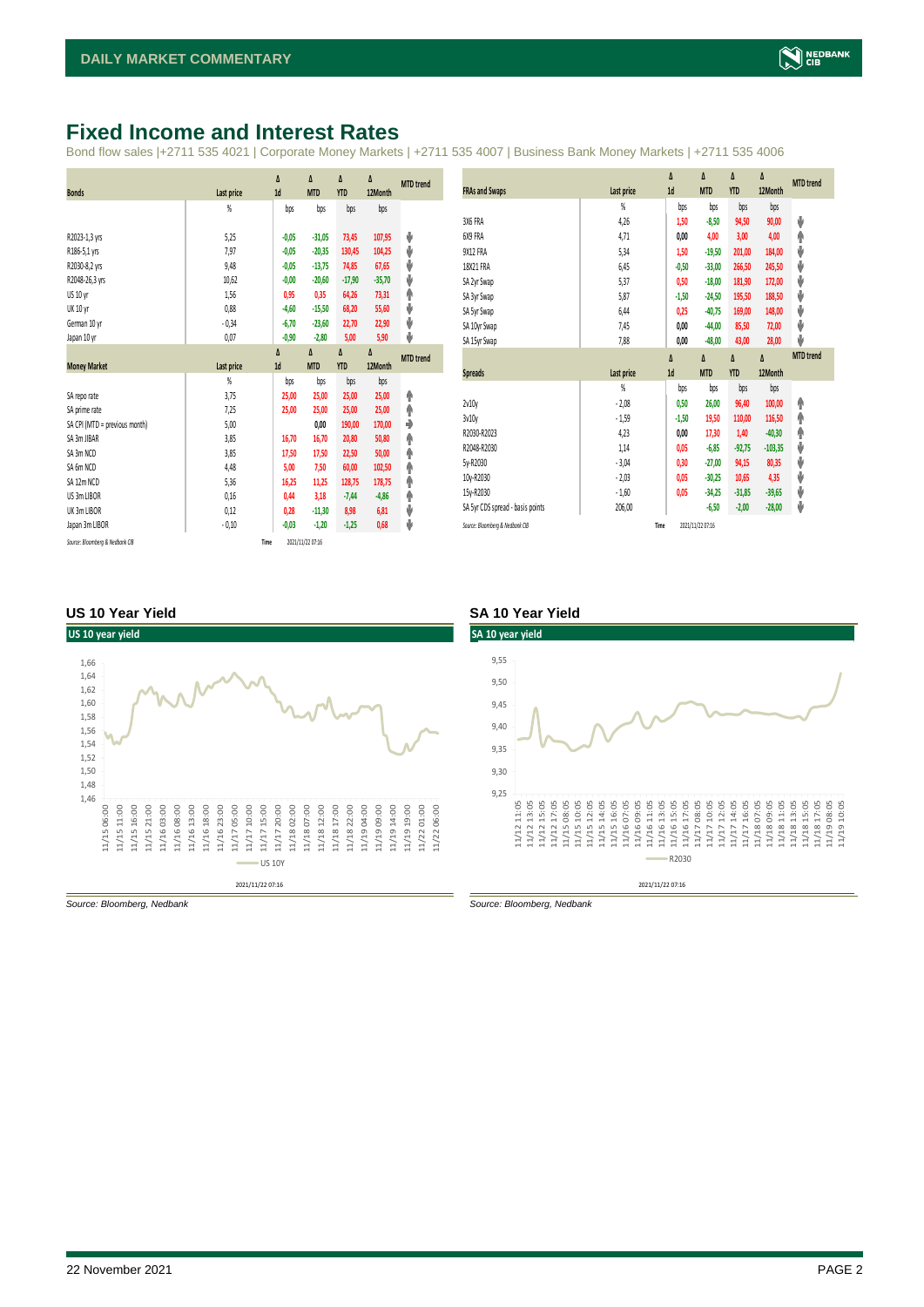

### <span id="page-2-0"></span>**Currencies**

Business Banking FX | +27 11 535 4003 | Corporate FX | +2711 535 4002 | Institutional FX | +011 535 4002

- The final session of the week saw the rand trading around the 15,6500 level. Activity during the local session was largely limited again, with the local unit trading between 15,5425 and 15,7875, ending the week trading around the 15,6700 level at the time of the close. In the overnight sessions, the rand traded marginally weaker. This morning, it is currently trading at 15,7250. The EURZAR is trading at 17,7415 and the GBPZAR at 21,1505.
- On the international front, the major currency pairs also traded generally weaker relative to the USD. The EURUSD drifted below the 1,1300 level again; this morning, it currently trades at 1,1275. The GBPUSD is currently trading at 1,3440, having traded above the 1,3500 handle on Friday. Gold also lost ground going into the close of the week. This morning, it is currently trading at 1 848,15, which is nearly USD20 off from the same time on Friday.
- There are only a limited number of data releases today. Focus is likely to be on the Eurozone Consumer Confidence and on existing home sales in the US.
- The foreign exchange markets largely traded on the back foot relative to the USD. The rand is trading on the back foot following the MPC, now trading above the 15,7000 level, which potentially opens a move towards 16,0000, as various European countries struggle with a surge in infection rates and lockdown measures.
- Possible trading range for the rand today: 15,5000 to 16,0000

| <b>Majors</b>                   | Last price | X <sub>A</sub><br>$-1d$ | X <sub>A</sub><br><b>MTD</b> | $%$ $\Lambda$<br><b>YTD</b> | %<br>12Month | <b>MTD</b> trend | <b>USD trend</b>    |
|---------------------------------|------------|-------------------------|------------------------------|-----------------------------|--------------|------------------|---------------------|
| GBPUSD                          | 1.34       | $-0,06$                 | $-1,75$                      | $-1,66$                     | 0,92         | b                | USD strength        |
| <b>EURUSD</b>                   | 1,13       | $-0,12$                 | $-2,43$                      | $-7,69$                     | $-4,76$      | s                | USD strength        |
| <b>LISDIPY</b>                  | 114,13     | 0,12                    | 0.16                         | $-9,53$                     | 8,42         | ÷                | USD strength        |
| <b>LISDAUD</b>                  | 1,38       | $-0,23$                 | 3,69                         | 6,10                        | 0,49         | ٨                | USD strength        |
|                                 |            | $\chi_{\Delta}$         | $\chi_{\Delta}$              | $% \Delta$                  | $% \Delta$   | <b>MTD</b> trend | ZAR trend           |
| <b>Rand crosses</b>             | Last price | $-1d$                   | <b>MTD</b>                   | <b>YTD</b>                  | 12Month      |                  |                     |
| <b>USDZAR</b>                   | 15,73      | 0,03                    | 3,12                         | 6,59                        | 2,01         | ٠                | <b>7AR</b> weakness |
| GBPZAR                          | 21,15      | $-0,07$                 | 1,33                         | 5,01                        | 2,84         | ۸                | <b>7AR</b> weakness |
| EURZAR                          | 17,74      | $-0,06$                 | 0.79                         | $-1,19$                     | $-2,86$      | ۸                | <b>7AR</b> weakness |
| AUDZAR                          | 11,41      | 0,19                    | $-0,45$                      | 0,90                        | 1,54         | ÷                | ZAR strength        |
| ZARJPY                          | 7,25       | 0,17                    | $-3,01$                      | 3,10                        | 6,52         | s                | <b>7AR</b> weakness |
|                                 |            | X <sub>A</sub>          | X <sub>A</sub>               | $\%$ $\Lambda$              | %            | <b>MTD</b> trend | <b>ZAR trend</b>    |
| <b>African FX</b>               | Last price | $-1d$                   | <b>MTD</b>                   | <b>YTD</b>                  | 12Month      |                  |                     |
| ZARMWK (Malawian kwacha)        | 51.82      | $-0.31$                 | $-2.79$                      | $-1,33$                     | 4,54         | ė                | <b>7AR</b> weakness |
| ZARBWP (Botswana pula)          | 0.74       | $-0,18$                 | $-0,73$                      | 0,65                        | 2,93         | v                | ZAR weakness        |
| ZARKES (Kenyan shilling)        | 7.14       | $-0.17$                 | $-2.19$                      | $-4,15$                     | 0.47         | v                | ZAR weakness        |
| ZARMUR (Mauritian rupee)        | 2,75       | $-0.82$                 | $-2,48$                      | 1,84                        | 5,64         | ÷                | <b>7AR</b> weakness |
| ZARNGN (Nigerian naira)         | 26,32      | $-0.21$                 | $-2.90$                      | $-2,85$                     | 6,17         | J                | <b>7AR</b> weakness |
| ZARGHS (Ghanian cedi)           | 0.39       | 0.05                    | $-3,14$                      | $-2,91$                     | 2.35         | ė                | ZAR weakness        |
| ZARZMW (Zambian kwacha)         | 1.12       | $-0.05$                 | $-0,86$                      | $-28,61$                    | $-21,27$     | ė                | <b>7AR</b> weakness |
| ZARMZN (Mozambican metical)     | 4,06       | $-0.24$                 | $-3,45$                      | $-25.57$                    | $-18,10$     | s                | ZAR weakness        |
|                                 |            | $\chi_{\Delta}$         | $\chi_{\Delta}$              | $% \Delta$                  | $% \Delta$   | <b>MTD</b> trend | <b>USD trend</b>    |
| <b>Emerging Market FX</b>       | Last price | $-1d$                   | <b>MTD</b>                   | <b>YTD</b>                  | 12Month      |                  |                     |
| <b>USDBRL (Brazilian Real)</b>  | 5,61       | 0.79                    | $-0,47$                      | 7,34                        | 5,37         | ė                | USD weakness        |
| USDTRY (Turkish Lira)           | 11,15      | $-1.27$                 | 13,81                        | 33,25                       | 29,27        | ٠                | USD strength        |
| USDMXN (Mexican Peso)           | 20,83      | $-0,01$                 | 1,27                         | 4,39                        | 3,24         | ۸                | USD strength        |
| <b>USDINR (Indian Rupee)</b>    | 74,35      | 0.14                    | $-0.72$                      | 1,72                        | 0,33         | ė                | USD weakness        |
| <b>USDRUB</b> (Russian Ruble)   | 73,48      | 0,52                    | 3,46                         | $-1,27$                     | $-3,50$      | ۸                | USD strength        |
| Source: Bloomberg & Nedbank CIB | Time       |                         | 2021/11/22 07:16             |                             |              |                  |                     |

*\*Please note that the sign on the % change reflects the change on the headline number. The narrative indicates the trend direction over the month. For trade in any of these currencies, contact our FX dealing desks*



### 22 November 2021 PAGE 3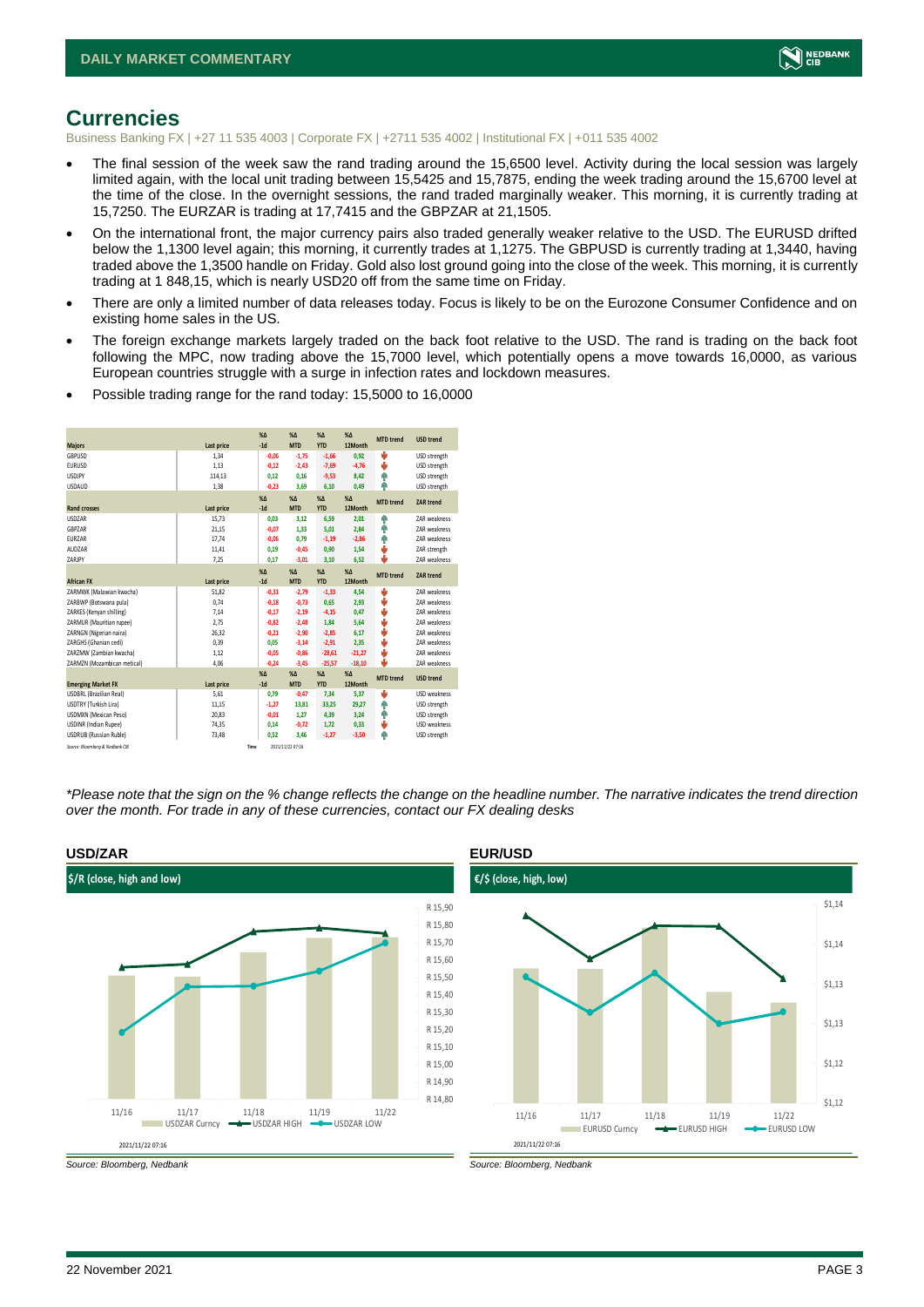

### <span id="page-3-0"></span>**Commodities**

Nedbank CIB Market Commentary | CIBMarketComm@Nedbank.co.za | +27 11 537 4091| +27 11 535 4038

• Benchmark crude oil prices remains better offered as speculation remains that a co-ordinated release of oil reserves may occur sooner rather than later. Brent crude oil remains below USD79 per barrel. Gold is higher but still below USD1 850 per ounce, while PGMs are mixed, with palladium moving quickly from almost USD2 200 per ounce late last week to trade back at a touch below USD2 060 per ounce. Iron ore continues its recovery.

### Source: Bloomberg

| <b>Commodities</b>              | Last price | $%$ $\Delta$<br>$-1d$ | %Δ<br><b>MTD</b> | $%$ $\Delta$<br><b>YTD</b> | $%$ $\Delta$<br>12Month | <b>MTD</b> trend |
|---------------------------------|------------|-----------------------|------------------|----------------------------|-------------------------|------------------|
| Brent near future (\$)          | 78,73      | $-0,20$               | $-6,70$          | 51,99                      | 75,11                   | Ů                |
| WTI crude (\$)                  | 75,88      | $-0.08$               | $-9,20$          | 56,39                      | 80,02                   | U                |
| Gold spot (\$)                  | 1847,96    | 0,12                  | 3,62             | $-2,65$                    | 0,55                    | q,               |
| Platinum spot (\$)              | 1 039,70   | 0,54                  | 1,71             | $-3,02$                    | 11,76                   | Ĥ                |
| SA white maize spot (R)         | 3 465.00   | 1,14                  | 3,46             | 4,46                       | 1,11                    | f                |
| Source: Bloomberg & Nedbank CIB |            | Time                  | 2021/11/22 07:16 |                            |                         |                  |



*Source: Bloomberg, Nedbank*





*Source: Bloomberg, Nedbank Source: Bloomberg, Nedbank*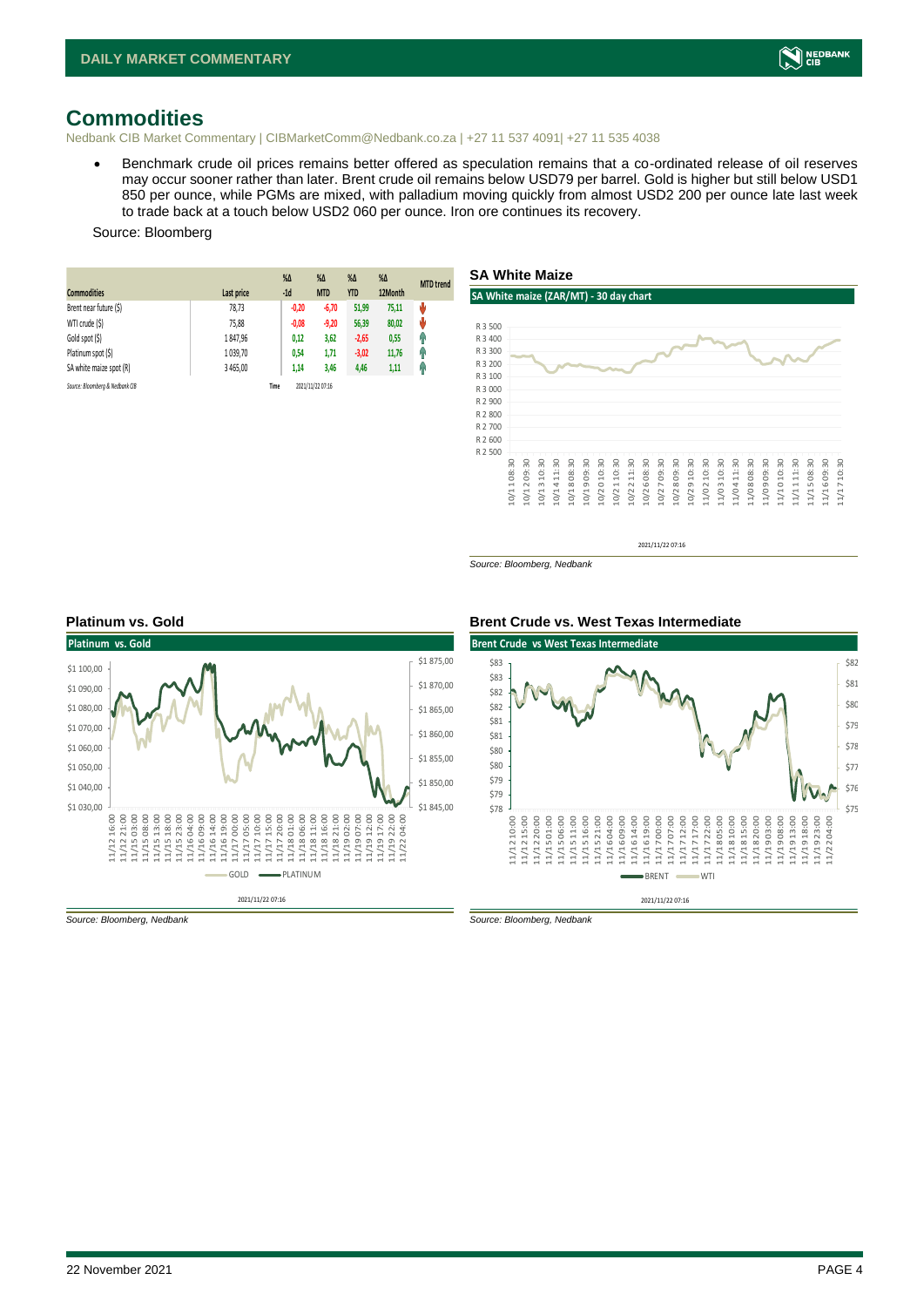

# <span id="page-4-0"></span>**Equities**

Cash equities | +2711 535 4030/31

### **South Africa**

• Top40 -0.65%; Volumes were very light as the market digested the MPC comments. Fresh talk of early lift-off in US rates saw equity markets drift into our close and we were not immune. ZAR's weaker move felt more EMFX related than the rate decision but it did weigh on SA Inc with Banks -2.1% and Retailers -2.2%. PPH -2.8%; Solid set of FY numbers but a poor trading session in the 4th qtr kept a lid on the outperformance it probably deserved. TBS -0.9%; we found early local selling as soon as numbers hit which looked fairly poor to be kind. R732m loss from the can recall and rioting did not help sentiment and the stock was on the backfoot for the rest of the day. ABG -3.6%, FSR -2.7%, SBK -2.5% and NED -2%; Banks gave back all, and then some of yesterday's gains. The rising interest rate cycle bodes well short term for earnings, but the dire growth outlook in SA and continuing Eskom issues did find some local profit taking. Worth noting: SA Macro: In line with our expectations, the SARB MPC raised the repo rate by 25 bps to 3,75%. This decision, with three members voting for a hike and two members voting for a hold, was the first split decision since January 2021. We believe the upward adjustments to its CPI input assumptions and headline CPI estimates itself (quarterly CPI forecasts revised up by a cumulative 60 bps until 2023), and a more pronounced upside risk assessment for CPI, warranted the hawkish statement it delivered. SARB now sees downside risks to its growth forecast, relative to a balanced risk assessment previously. The MPC, however, qualified the hike by noting that monetary policy remains highly accommodative, even on a forward-looking basis, with a gradual rate hike path expected to keep inflation expectations anchored. Turnover at R18.6bn; Biggest Crosses: 1.3m RMI, 1.7m QLT, 750k SPP, 600k TBS, 107k AMS, 743k REM and 450k NED

### **UK/Europe**

• European equity gains came to a halt on Friday, as a spike in Covid-19 infections and a potential wave of new restrictions dented investor sentiment about the region's economic outlook. The Stoxx 600 Europe Index closed 0.3% lower, reversing early gains on news that Austria is imposing a lockdown and warnings that Germany may follow suit. Cyclical sectors that are more sensitive to the economy, including banks, travel and leisure and automakers, underperformed. The second consecutive day of declines brought a winning streak that lasted six weeks to an end, while mass options expiries added to the session's volatility. Hermes International shares bucked the trend, rising to a fresh record high amid broker optimism that the stock may be added to the Euro Stoxx 50 Index as soon as next month.

### **USA**

• Technology stocks drove the equity market to a record in a volatile session ahead of Friday's options expiration. The S&P 500 notched its 66th all-time high, with the benchmark gauge poised for the second-biggest number of annual records ever -- only behind 1995. The tech-heavy Nasdaq 100 outperformed as giant chipmaker Nvidia Corp. boosted its outlook, while Apple Inc. jumped after Bloomberg News reported the company is pushing to accelerate the development of its electric car. Macy's Inc. and Kohl's Corp. paced gains in retailers after signaling consumer demand remains robust.

### **Asia**

• Asian stocks were steady and U.S. futures rose as traders weighed European Covid curbs and the risk of a faster Federal Reserve taper. The Treasury yield curve was near the flattest since the pandemic began. Shares fell in Japan Monday but rose in South Korea -- which got a fillip from export gains -- and in China, where the central bank indicated possible easing steps to support a slowing economy. U.S. futures climbed after economically sensitive sectors led the S&P 500 lower Friday, while the technology-heavy Nasdaq 100 outperformed in an echo of the stay-at-home trade.

|                                 |              | %Δ      | $\%$ $\Delta$    | %Δ         | $%$ $\Delta$ | 2020        |                  |
|---------------------------------|--------------|---------|------------------|------------|--------------|-------------|------------------|
| <b>Developed Markets</b>        | Last price   | $-1d$   | <b>MTD</b>       | <b>YTD</b> | 12Month      | Performance | <b>MTD</b> trend |
| Dow Jones                       | 35 601,98    | $-0,75$ | $-0.61$          | 16,32      | 21,66        | 22,34       | ł                |
| Nasdaq                          | 16 057,44    | 0,40    | 3,61             | 24,59      | 35,45        | 35,23       | f                |
| S&P 500                         | 4697,96      | $-0.14$ | 2,01             | 25,08      | 32,06        | 28,88       | ٩                |
| DJ Eurostoxx 50                 | 4 3 5 6, 4 7 | $-0,62$ | 2,49             | 22,63      | 25,63        | 25,12       | ٩                |
| DAX                             | 16 159,97    | $-0,38$ | 3,00             | 17,79      | 23,01        | 25,22       | ŧ                |
| CAC                             | 7 112.29     | $-0,42$ | 4.13             | 28,12      | 29.41        | 26,46       | ۸                |
| FTSE                            | 7 223,57     | $-0.45$ | $-0.19$          | 11,81      | 13,73        | 12,00       | ł                |
| ASX200                          | 7 353,10     | $-0,59$ | 0,40             | 11,63      | 12,45        | 13,38       | f                |
| Nikkei 225                      | 29 785,14    | 0,13    | 3,09             | 8,53       | 16,68        | 20,93       | ٩                |
| MSCI World                      | 3 2 19,90    | $-0,20$ | 1,42             | 19,70      | 26,77        | 25,19       |                  |
|                                 |              | %Δ      | $\%$ $\Delta$    | %Δ         | $%$ $\Delta$ | 2020        |                  |
| <b>Emerging Markets</b>         | Last price   | $-1d$   | <b>MTD</b>       | <b>YTD</b> | 12Month      | Performance | <b>MTD</b> trend |
| Hang Seng                       | 24 944,18    | $-0.42$ | $-1,71$          | $-8,40$    | $-5,70$      | 9,07        | ł                |
| Shanghai                        | 3583,76      | 0,66    | 1,03             | 3,19       | 6,10         | 23,72       | Ĥ                |
| Brazil Bovespa                  | 103 035,00   | 0,59    | $-0.45$          | $-13,43$   | $-2,84$      | 27,07       | ł                |
| India - NSE                     | 59 017,84    | $-1,04$ | $-0.49$          | 23,59      | 35,36        | 14,38       | J                |
| Russia Micex                    | 4 0 16,47    | $-1,89$ | $-3,22$          | 22,12      | 31,64        | 28,21       | ł                |
| <b>MSCI Emerging</b>            | 1 269,22     | $-0,36$ | 0,35             | $-1,71$    | 4,96         | 15,38       | ۸                |
|                                 |              | %Δ      | %Δ               | %Δ         | %Δ           | 2020        | <b>MTD</b> trend |
| <b>SA Indices</b>               | Last price   | $-1d$   | <b>MTD</b>       | <b>YTD</b> | 12Month      | Performance |                  |
| JSE All Share                   | 70 376,42    | $-0,69$ | 4,32             | 18,46      | 24,31        | 8,24        | ۸                |
| Top 40                          | 63 870,65    | $-0,65$ | 5,04             | 17,45      | 23,03        | 8,75        | Ĥ                |
| Resi 10                         | 64 797,37    | 0,20    | 2,87             | 12,54      | 25,97        | 20,01       | ŧ                |
| Indi 25                         | 94 560,68    | $-0,87$ | 8,08             | 21,39      | 20,08        | 8,82        | Ĥ                |
| Fini 15                         | 13 953,21    | $-1,79$ | $-0.02$          | 15,70      | 23,83        | $-4,30$     | J                |
| Source: Bloomberg & Nedbank CIB |              | Time    | 2021/11/22 07:16 |            |              |             |                  |





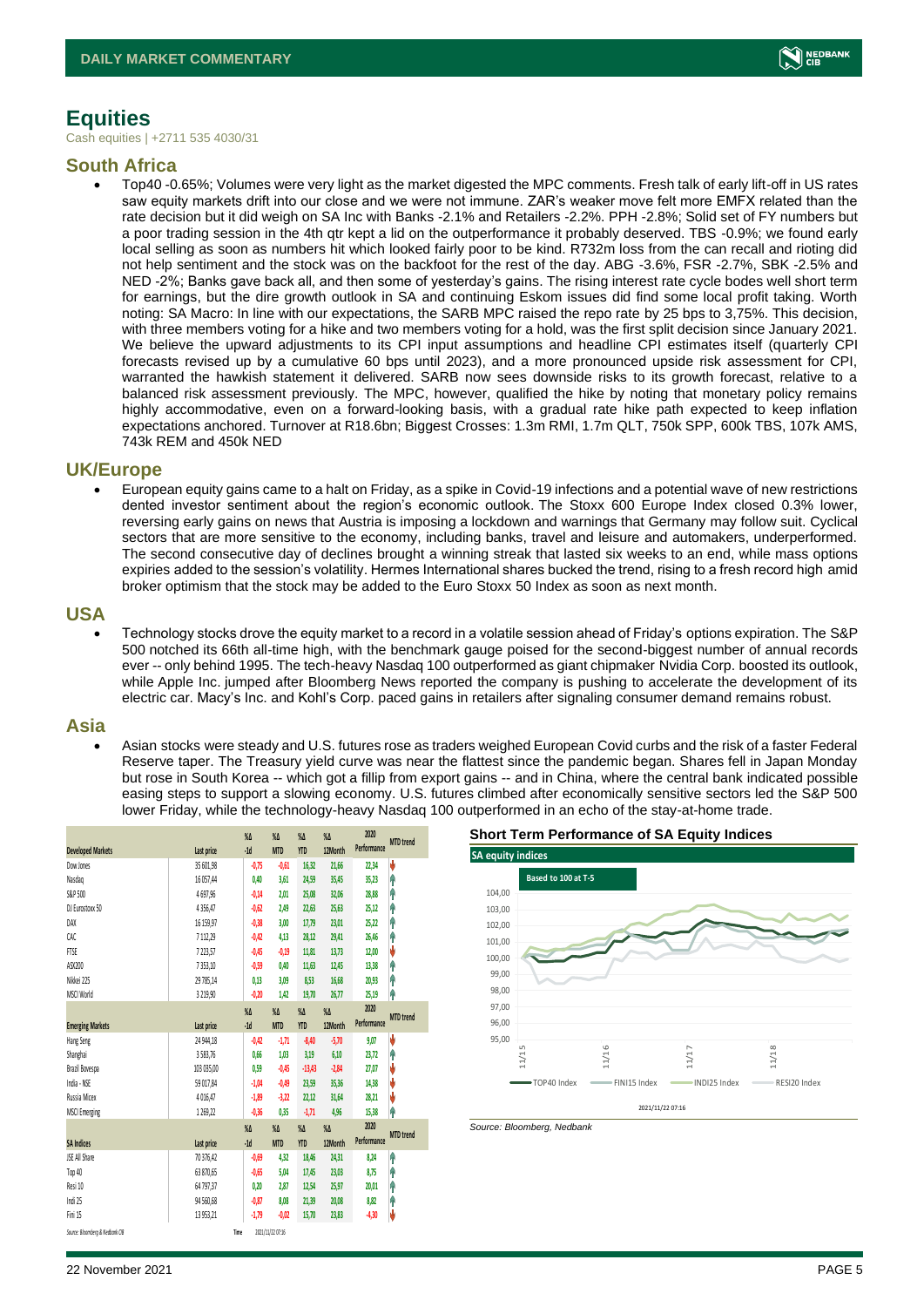# <span id="page-5-0"></span>**Last Day To Trade**

Susan Correia | Scorreia@Nedbankcapital.co.za | +27 11 295 8227

| <b>SHARE CODE</b> | <b>SHARE NAME</b>         | <b>DIVIDEND / INTEREST RATE</b>                  |
|-------------------|---------------------------|--------------------------------------------------|
| 23 November 2021  |                           |                                                  |
| <b>BAUN</b>       | Bauba Resources Ltd Npl   | take up at 31cps                                 |
| <b>DCP</b>        | Dis-Chem Pharmacies Ltd   | dividend $@$ 19.48540cps                         |
| <b>DTC</b>        | Datatec Ltd               | dividend $@$ 512cps or 12.90431 new per 100 held |
| <b>EXP</b>        | Exemplar REIT ail Ltd     | dividend $\omega$ 45.344460cps                   |
| <b>IVTP</b>       | Invicta Holdings Ltd Pref | dividend @ 322.155820cps                         |
| <b>SCP</b>        | Stellar Cap Partners Ltd  | Scheme of arrangement @ 97cps                    |
| <b>UPL</b>        | Universal Partners Ltd    | dividend $@$ 425.1280cps                         |

*Source: JSE*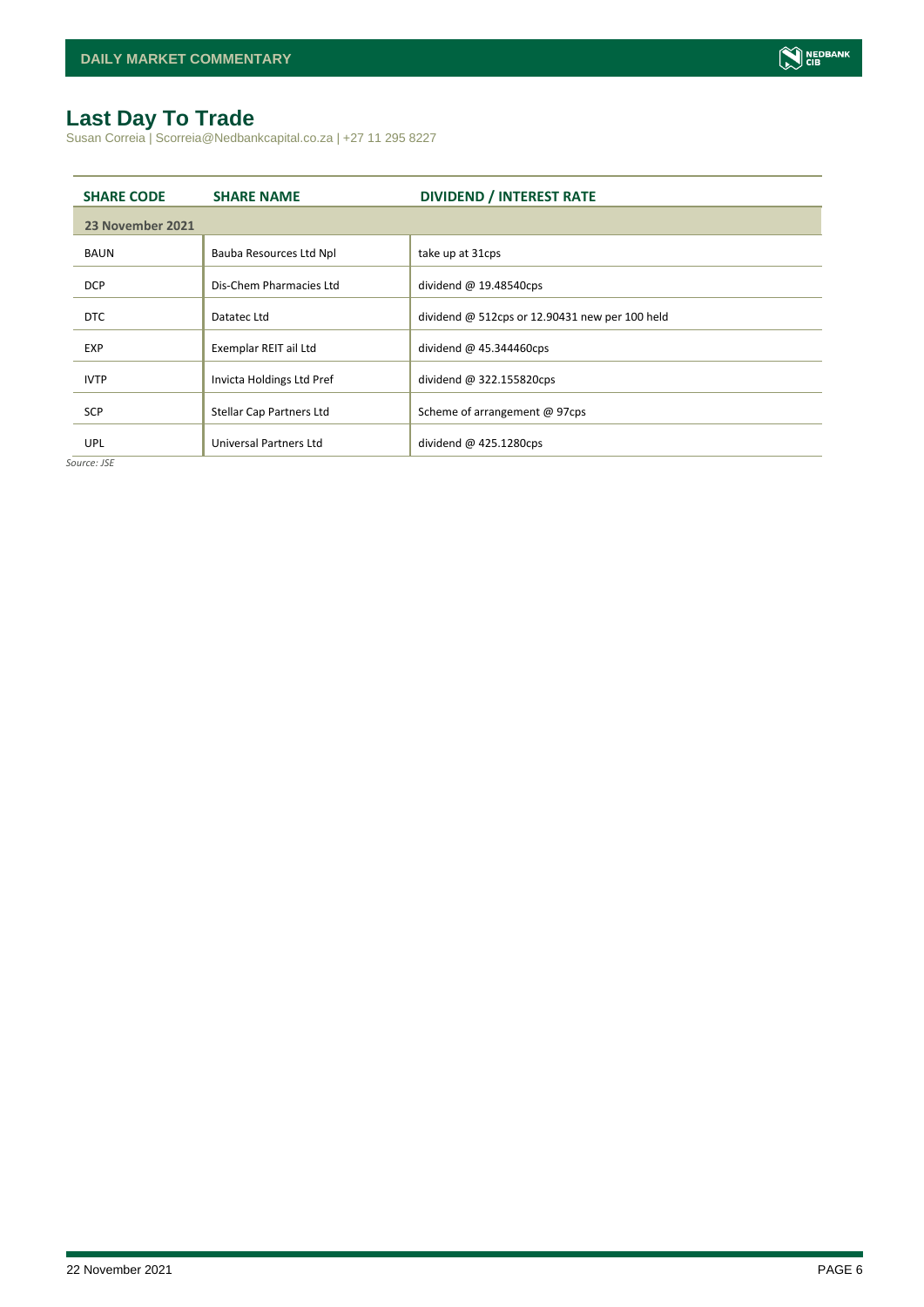# <span id="page-6-0"></span>**JSE Performance**

Nedbank CIB Market Commentary | CIBMarketComm@Nedbank.co.za | +27 11 537 4091

| <b>Top40 constituents</b>          | Last price | %Δ<br>$-1d$ | %Δ<br><b>MTD</b> | %Δ<br><b>YTD</b> | %Δ<br>12Month | 2020<br>Performance | <b>MTD</b> trend |
|------------------------------------|------------|-------------|------------------|------------------|---------------|---------------------|------------------|
|                                    |            |             |                  |                  |               |                     |                  |
| AGL: Anglo American Plc            | 600,00     | 1,34        | 4,31             | 26,51            | 40,56         | 21,60               | φ                |
| AMS: Anglo American Platinum Ltd   | 1663,31    | $-0,74$     | 1,11             | 22,65            | 54,12         | 10,39               | φ                |
| ANG: Anglogold Ashanti Ltd         | 327,80     | $-0,12$     | 14,90            | $-4,30$          | $-5,34$       | 8,22                | φ                |
| APN : Aspen Pharmacare Holdings Lt | 210,95     | $-1,32$     | $-13,28$         | 68,26            | 66,63         | 5,16                | V                |
| BHP: Bhp Group Plc                 | 398,30     | 0,90        | $-1,05$          | 2,37             | 18,55         | 17,98               | V                |
| BID: Bid Corp Ltd                  | 307,07     | $-1,71$     | $-6,34$          | 16,74            | 11,15         | $-20,34$            | ψ                |
| BTI: British American Tobacco Plc  | 539,00     | $-0,49$     | 0,96             | $-1,18$          | $-4,60$       | $-8,69$             | φ                |
| BVT: Bidvest Group Ltd             | 182,12     | $-1,73$     | $-4,84$          | 15,99            | 13,40         | $-23,32$            | V                |
| CFR : Financiere Richemont-Dep Rec | 233,13     | $-1, 72$    | 24,02            | 77,83            | 83,94         | 19,69               | Ą                |
| CLS : Clicks Group Ltd             | 282,60     | 0,73        | 1,35             | 11,85            | 14,54         | $-1,53$             | φ                |
| CPI : Capitec Bank Holdings Ltd    | 1834,07    | $-0,90$     | 7,46             | 28,02            | 38,75         | $-0,94$             | φ                |
| DSY: Discovery Ltd                 | 143,43     | $-1,08$     | 2,50             | $-6,58$          | 15,70         | 27,28               | φ                |
| EXX: Exxaro Resources Ltd          | 149,92     | $-1,37$     | $-10,36$         | 11,62            | 27,61         | 5,92                | ψ                |
| FSR: Firstrand Ltd                 | 58,02      | $-2,70$     | 0,02             | 13,68            | 26,10         | $-18,73$            | φ                |
| GFI: Gold Fields Ltd               | 171,86     | 0,47        | 19,92            | 24,93            | 16,13         | 43,50               | φ                |
| GLN : Glencore Plc                 | 77,65      | 0,13        | 2,97             | 72,09            | 102,89        | 7,95                | φ                |
| GRT : Growthpoint Properties Ltd   | 13,00      | $-2,26$     | 0,31             | 3,42             | 5,95          | $-43,15$            | φ                |
| IMP : Impala Platinum Holdings Ltd | 208,00     | $-2,35$     | 5,06             | 3,02             | 25,75         | 40,68               | φ                |
| INL: Investec Ltd                  | 78,45      | 1,86        | 12,07            | 114,11           | 106,99        | $-37,83$            | Λ                |
| INP: Invested Plc                  | 78,00      | 1,68        | 13,04            | 107,17           | 103,07        | $-42,72$            | φ                |
| MCG: Multichoice Group Ltd         | 121,29     | $-0,44$     | $-0,15$          | $-9,49$          | $-6,86$       | 0,00                | ψ                |
| MNP: Mondi Plc                     | 384,14     | $-0,71$     | 0,93             | 11,96            | 13,15         | 5,16                | φ                |
| MRP : Mr Price Group Ltd           | 189,62     | $-1,28$     | $-5,17$          | 11,12            | 24,65         | $-6,49$             | ψ                |
| MTN: Mtn Group Ltd                 | 155,88     | $-0,71$     | 13,80            | 158,98           | 133,63        | $-27,03$            | φ                |
| NED : Nedbank Group Ltd            | 160,66     | $-2,04$     | $-7,62$          | 24,08            | 25,17         | $-39,58$            | ψ                |
| NPH : Northam Platinum Holdings Lt | 223,64     | $-0,17$     | $-2,23$          | 6,73             | 28,10         | 69,50               | ψ                |
| NPN : Naspers Ltd-N Shs            | 2716,00    | $-0,01$     | 4,86             | $-10,05$         | $-12,99$      | 31,80               | φ                |
| NRP : Nepi Rockcastle Plc          | 103,06     | $-0,04$     | 0,64             | 10,22            | 46,10         | $-21,25$            | φ                |
| OMU: Old Mutual Ltd                | 14,30      | $-0,83$     | 7,19             | 40,55            | 39,72         | $-39,52$            | Λ                |
| PRX: Prosus Nv                     | 1372,61    | 0,74        | 2,80             | $-14,39$         | $-16,17$      | 52,39               | φ                |
| REM : Remgro Ltd                   | 132,79     | $-3,07$     | $-1,37$          | 38,04            | 37,41         | $-32,51$            | V                |
| RNI : Reinet Investments Sca       | 267,52     | $-0,92$     | $-2,97$          | $-2,94$          | $-4,96$       | $-0,68$             | ♦                |
| SBK: Standard Bank Group Ltd       | 129,33     | $-2,50$     | $-4,50$          | 1,77             | 3,56          | $-24,50$            | ψ                |
| SHP: Shoprite Holdings Ltd         | 196,06     | $-1,44$     | 8,03             | 40,04            | 52,39         | 11,18               | φ                |
| SLM : Sanlam Ltd                   | 58,47      | $-1,47$     | $-6,82$          | $-0,48$          | 6,35          | $-25,73$            | ψ                |
| SOL: Sasol Ltd                     | 247,01     | $-2,17$     | $-3,74$          | 84,43            | 117,84        | $-55,87$            | ψ                |
| SPP: Spar Group Limited/The        | 176,60     | $-0,22$     | $-9,43$          | $-6,83$          | $-10,59$      | $-4,04$             | ψ                |
| SSW : Sibanye Stillwater Ltd       | 52,41      | $-3,03$     | $-1,74$          | $-12,65$         | $-0,64$       | 67,18               | ψ                |
| VOD: Vodacom Group Ltd             | 137,25     | 0,06        | 1,23             | 10,34            | 9,28          | 7,88                | Ĥ                |
| WHL: Woolworths Holdings Ltd       | 52,30      | $-3,59$     | $-2,99$          | 32,27            | 38,91         | $-18,64$            | V                |
|                                    |            |             |                  |                  |               |                     |                  |

 $Source: Bloomberg & Nedbank *CB*$ 

Time 2021/11/22 07:16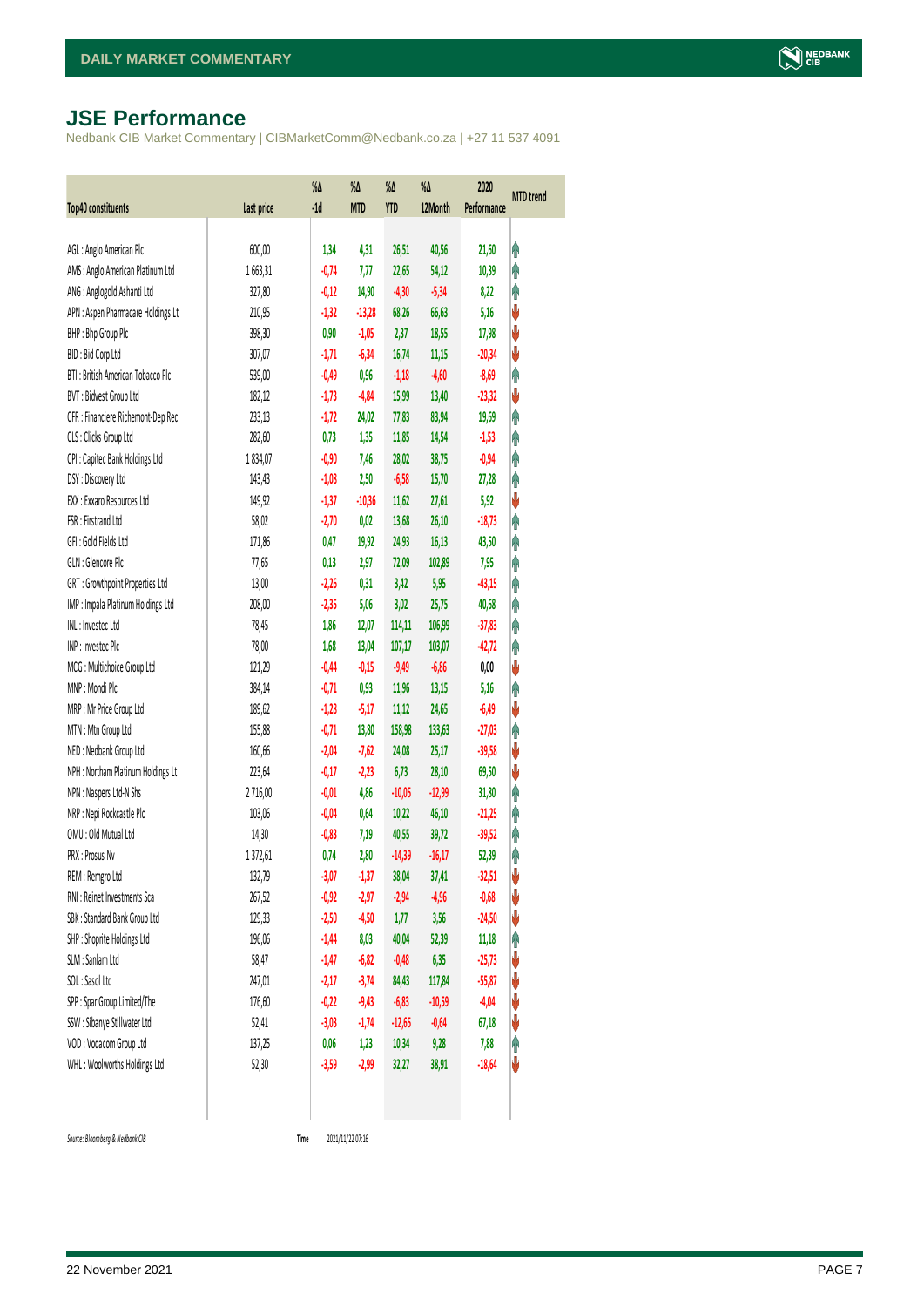# <span id="page-7-0"></span>**Economic Calendar**

Nedbank CIB Market Commentary | CIBMarketComm@Nedbank.co.za | +27 11 537 4091

|                          | Country   | Event                                | Period           | Survey                   | Actual    | Prior                    | Revised   |
|--------------------------|-----------|--------------------------------------|------------------|--------------------------|-----------|--------------------------|-----------|
| 19-November              |           |                                      |                  |                          |           |                          |           |
| 01:30 AM                 | JN        | Natl CPI YoY                         | OCT              | $\overline{\phantom{a}}$ | 0,10%     | 0,20%                    |           |
| 09:00 AM                 | UK        | PSNB ex Banking Groups               | OCT              | $\blacksquare$           | GBP 18,8b |                          |           |
| 09:00 AM                 | UK        | Retail Sales Inc Auto Fuel YoY       | OCT              |                          | $-1,30%$  |                          |           |
| 09:00 AM                 | GE        | PPI YoY                              | OCT              |                          | 18,40%    |                          |           |
| 11:00 AM                 | EC        | <b>ECB Current Account SA</b>        | <b>SEP</b>       |                          | EUR 18,7b | $\overline{\phantom{a}}$ | EUR 17,1b |
| 22-November              |           |                                      |                  |                          |           |                          |           |
| 03:30 PM                 | US        | Chicago Fed Nat Activity Index       | OCT              | 0,10                     |           | $-0,13$                  |           |
| 05:00 PM                 | EC        | Consumer Confidence                  | NOV A            | $-5,50$                  |           | $-4,80$                  |           |
| 05:00 PM                 | US        | <b>Existing Home Sales</b>           | OCT              | 6,18m                    |           | 6,29m                    |           |
| 05:00 PM                 | US        | Existing Home Sales MoM              | OCT              | $-1,75%$                 |           | 7,00%                    |           |
| 23-November              |           |                                      |                  |                          |           |                          |           |
| 09:00 AM                 | SA        | Leading Indicator                    | <b>SEP</b>       | $\overline{\phantom{a}}$ |           |                          |           |
| 10:30 AM                 | GE        | Markit Germany Services PMI          | <b>NOV P</b>     | 51,5                     |           | 52,4                     |           |
| 10:30 AM                 | GE        | Markit/BME Germany Manufacturing PMI | <b>NOV P</b>     | 56,7                     |           | 57,8                     |           |
| 11:00 AM                 | EC        | Markit Eurozone Services PMI         | <b>NOV P</b>     | 53,5                     |           | 54,6                     |           |
| 11:00 AM                 | EC        | Markit Eurozone Manufacturing PMI    | <b>NOV P</b>     | 57,3                     |           | 58,3                     |           |
| 11:30 AM                 | UK        | Markit/CIPS UK Services PMI          | <b>NOV P</b>     | 58,2                     |           | 59,1                     |           |
| 11:30 AM                 | UK        | Markit UK PMI Manufacturing SA       | <b>NOV P</b>     | 57,3                     |           | 57,8                     |           |
| 04:45 PM                 | US        | Markit US Services PMI               | <b>NOV P</b>     | 59,0                     |           | 58,7                     |           |
| 04:45 PM                 | US        | Markit US Manufacturing PMI          | <b>NOV P</b>     | 59,1                     |           | 58,4                     |           |
| 05:00 PM                 | US        | Richmond Fed Manufact. Index         | <b>NOV</b>       | 11                       |           |                          |           |
| 24-November              |           |                                      |                  |                          |           |                          |           |
| 02:30 AM                 | JN        | Nikkei Japan PMI Mfg                 | <b>NOV P</b>     |                          |           | 53,2                     |           |
| 11:00 AM                 | GE        | <b>IFO Expectations</b>              | <b>NOV</b>       | 94,4                     |           |                          |           |
| 11:00 AM                 | GE        | IFO Current Assessment               | <b>NOV</b>       | 99,0                     |           |                          |           |
| 11:00 AM                 | GE        | IFO Business Climate                 | <b>NOV</b>       | 96,7                     |           |                          |           |
| 12:00 PM                 | SA        | <b>BER Business Confidence</b>       | 4Q               |                          |           |                          |           |
| 03:30 PM                 | US        | Wholesale Inventories MoM            | OCT P            | 1,10%                    |           | 1,40%                    |           |
| 03:30 PM                 | US        | Cap Goods Orders Nondef Ex Air       | OCT P            | 0,5%                     |           | 0,8%                     |           |
| 03:30 PM                 | US        | Durables Ex Transportation           | OCT P            | 0,50%                    |           | 0,50%                    |           |
| 03:30 PM                 | US        | Durable Goods Orders                 | OCT P            | 0,2%                     |           | $-0,3%$                  |           |
| 03:30 PM                 | US        | Core PCE QoQ                         | 3Q S             | 4,50%                    |           | 4,50%                    |           |
| 03:30 PM                 | US        | GDP Annualized QoQ                   | 3Q S             | 2,20%                    |           | 2,00%                    |           |
| 03:30 PM                 | US        | Personal Consumption                 | 3Q S             | 1,60%                    |           | 1,60                     |           |
| 03:30 PM                 | US        | Advance Goods Trade Balance          | OCT              | USD -95,0b               |           | 00:00                    |           |
| 05:00 PM                 | <b>US</b> | U. of Mich. Sentiment                | NOV F            | 66,9                     |           | 66,8                     |           |
| 05:00 PM                 | US        | PCE Core YoY                         | OCT              | 4,10%                    | ٠         | 3,64%                    |           |
| 05:00 PM                 | US        | PCE Deflator YoY                     | OCT              | 5,10%                    |           | 4,40%                    |           |
| 05:00 PM                 | US        | Real Personal Spending               | OCT              | 0,50%                    |           | 0,30%                    |           |
| 05:00 PM                 | US        | Personal Income                      | OCT              | 0,20%                    | ٠         | $-1,00%$                 |           |
| 05:00 PM                 | US        | Personal Spending                    | OCT              | 1,00%                    |           | 0,60%                    |           |
| 05:00 PM                 | US        | New Home Sales                       | OCT              | 800k                     |           |                          |           |
| 05:00 PM                 | US        | New Home Sales MoM                   | OCT              | 0,00%                    |           |                          |           |
| 09:00 PM                 | US        | <b>FOMC Meeting Minutes</b>          | NOV <sub>3</sub> |                          |           |                          |           |
|                          |           |                                      |                  |                          |           |                          |           |
| <b>Source: Bloomberg</b> |           | 2021/11/22 07:16                     |                  |                          |           |                          |           |